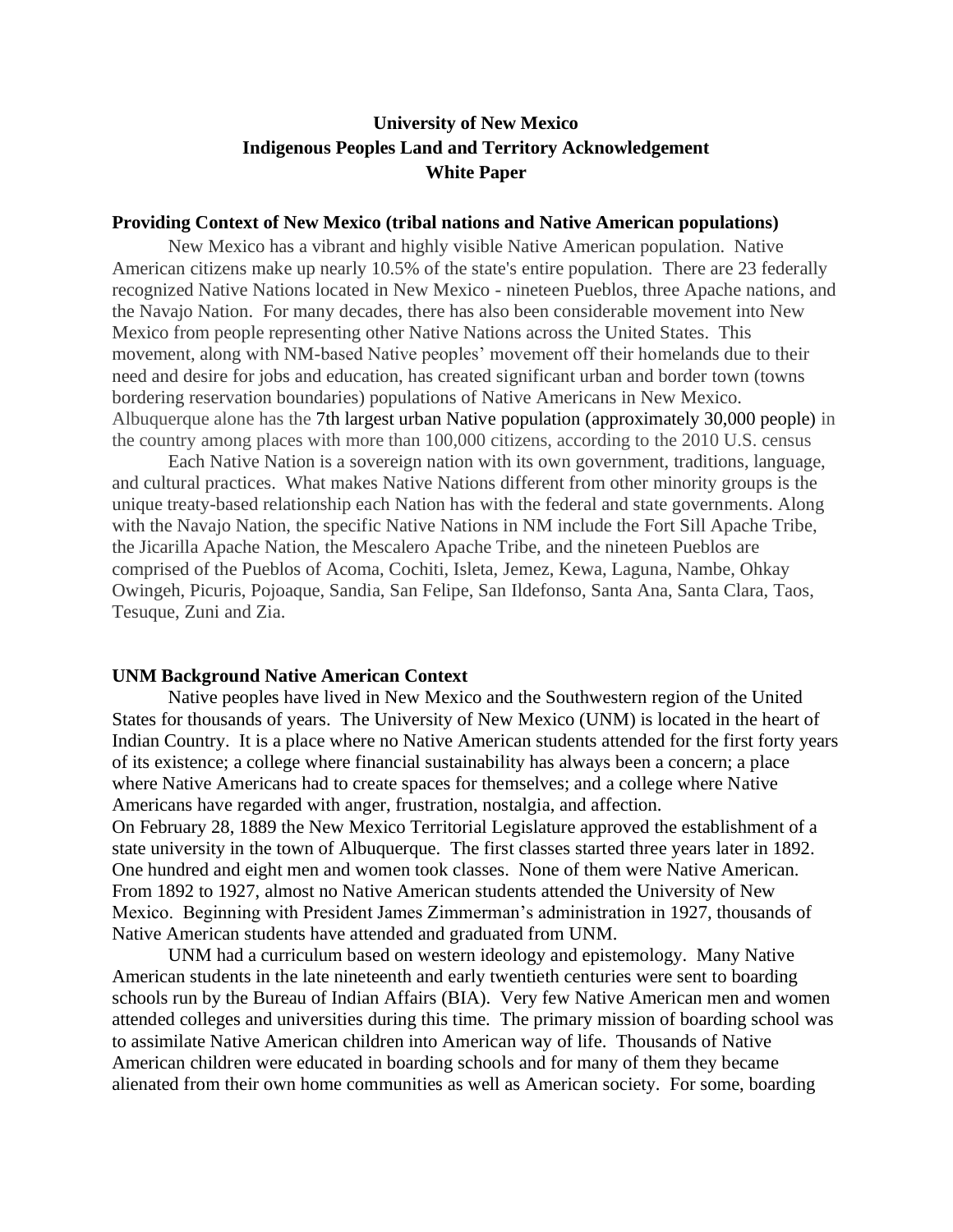school education helped them succeed in American life while for others it was a devastating and traumatic experience contributing to an early death.

### **Background and Rationale Indigenous Land and Territory Acknowledgment**

The discussion for putting together an Indigenous Land and Territory Acknowledgment began in early spring 2018. The idea to push for something like this had been thought of in 2016 but has now moved forward from one Native American faculty member to a group of Native American faculty who support this idea and policy to be embedded and practiced at the University of New Mexico. The hope is that by the UNM upper administration supporting such as statement that we begin to center an Indigenous perspective and voice. This should be inherently done but still lacking throughout the university's policies and practices. This is a basic right as stated by the UNDRIP (United Nations Declarations on the Rights of Indigenous Peoples), article 15. There are additional articles from this document that are relevant to this statement and practice they are: Articles 1, 8, 13, 15, 16, 21, 24, 26, and 31. Article 15 states:

- 1. Indigenous peoples have the right to the dignity and diversity of their cultures, traditions, histories and aspirations which shall be appropriately re ected in education and public information.
- 2. States shall take effective measures, in consultation and cooperation with the indigenous peoples concerned, to combat prejudice and eliminate discrimination and to promote tolerance, understanding and good relations among indigenous peoples and all other segments of society.

As stated before there are twenty-three tribal nations who have connections within the State of New Mexico, we hope that by UNM honoring and using an Indigenous Land and Territory Acknowledgment we will begin to institutionalized Indigenous Peoples as a living part of the university's memory.

### **Listing the university and organizations that utilize this type of statement**

There are few universities who have a policy and practice through the upper administration in acknowledging the Indigenous peoples and territory. Some that we are aware of who have done this are the University of Toronto (in Ontario, Canada) and South Dakota State University. However, there is an uprising of education based organizations who utilize a similar protocol at the opening of their conferences and events. Some of those specifically known to do this are: the National Indian Education Association, National Association of Student Personnel Administrators, Association for the Study of Higher Education, and the American Educational Research Association Indigenous Peoples of the Americas SIG group. Now that there is more vocalization and reclaiming of our Indigenous ways of being Indigenous scholars, practitioners and peoples are demanding and working towards making this type of statement the new norm for academia and conference proceedings.

## **Suggested UNM Indigenous Peoples Land and Territory Acknowledgment (updated 02/18/2020)**

The recommended acknowledgement state to be used as stated below: